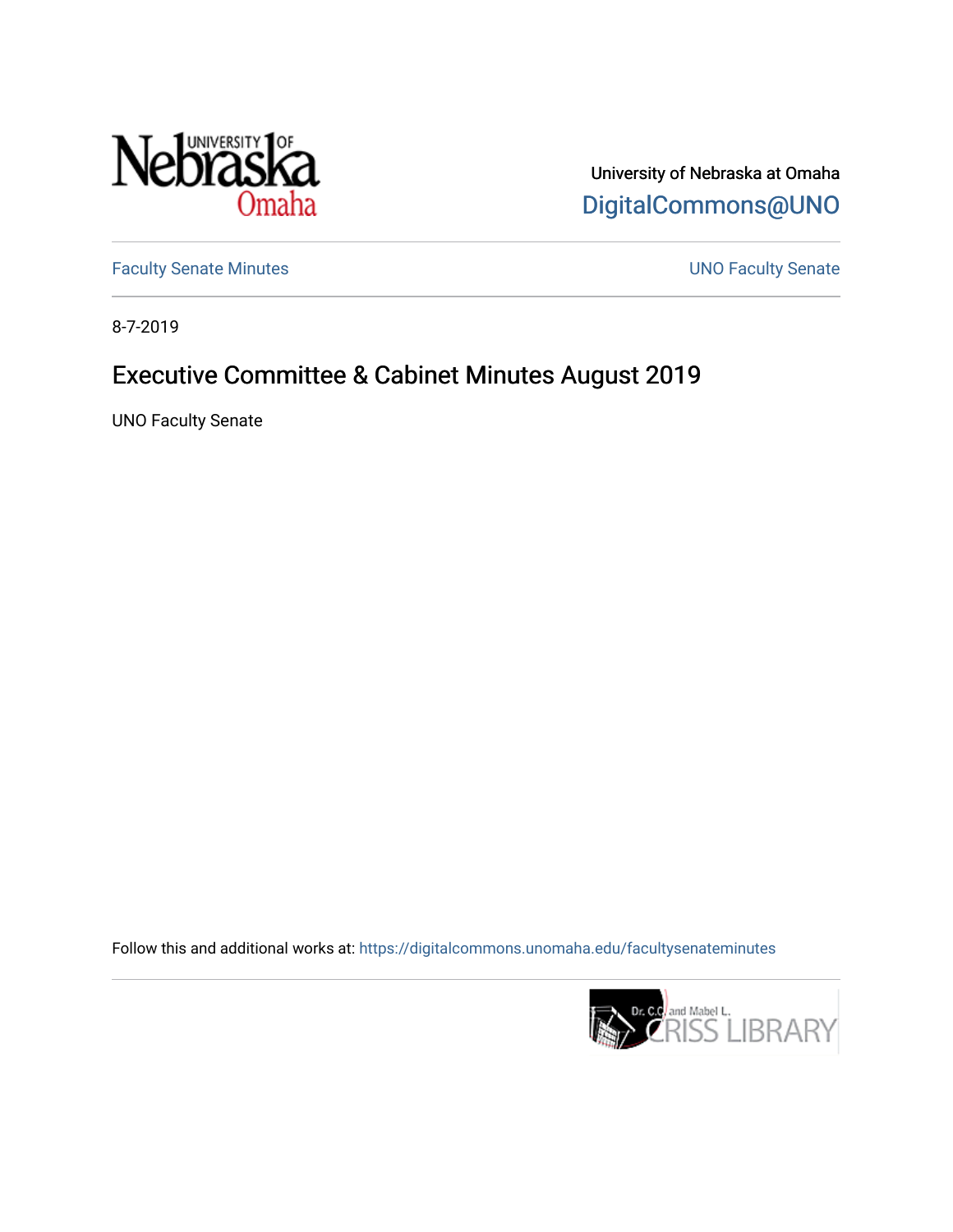

\_\_\_\_\_\_\_\_\_\_\_\_\_\_\_\_\_\_\_\_\_\_\_\_\_\_\_\_\_\_\_\_\_\_\_\_\_\_\_\_\_\_\_\_\_\_\_\_\_\_\_\_\_\_\_\_\_\_\_\_\_\_\_\_\_\_\_\_\_\_\_\_\_\_\_\_\_\_ \_\_\_\_\_\_\_\_\_\_\_\_\_\_\_\_\_\_\_\_*Wednesday, August 7, 2019, 2 p.m., MBSC 222*\_\_\_\_\_\_\_\_\_\_\_\_\_\_\_\_\_\_\_\_\_

\_\_\_\_\_\_\_\_\_\_\_\_\_\_\_\_\_\_\_\_\_\_\_\_\_\_\_\_\_\_\_\_\_\_\_\_\_\_\_\_\_\_\_\_\_\_\_\_\_\_\_\_\_\_\_\_\_\_\_\_\_\_\_\_\_\_\_\_\_\_\_\_\_\_\_\_

**Present:** Cast-Brede, Hale, Huq, Kelly, Ostler, Schoenbeck, Surface

**Excused:** Davidson, Qureshi, Woody

**I. The meeting was called to order** at 2:01 p.m. by Vice President Surface

**Presentation:** Cathy Pettid, Assistant V/C for Student Success/Dean of Student

Re: Nebraska Medicine is offering employee and student health services at UNO in H&K Building.

\_\_\_\_\_\_\_\_\_\_\_\_\_\_\_\_\_\_\_\_\_\_\_\_\_\_\_\_\_\_\_\_\_\_\_\_\_\_\_\_\_\_\_\_\_\_\_\_\_\_\_\_\_\_\_\_\_\_\_\_\_\_\_\_\_\_\_\_\_\_\_\_\_\_\_\_

\_\_\_\_\_\_\_\_\_\_\_\_\_\_\_\_\_\_\_\_\_\_\_\_\_\_\_\_\_\_\_\_\_\_\_\_\_\_\_\_\_\_\_\_\_\_\_\_\_\_\_\_\_\_\_\_\_\_\_\_\_\_\_\_\_\_\_\_\_\_\_\_\_\_\_\_

**Presentation:** Dave Points, Emergency Preparedness Coordinator

Re: Incident Command System and how it comes into play during an emergency along with our support organizations.

**Presentation:** Charlotte Evans, Asst Vice Chancellor, Chief of Police

Re: She spoke on the presence of posters appearing at UNO. There is a policy set in place that is based on policy (not emotions) to determine if poster is appropriate for campus viewing. The public safety website offers training on what to do in a hostile situation. If your building is being renovated and you have public safety concerns, reach out to the public safety team for all questions and/or concerns. Additionally, the number to campus security is 291.

\_\_\_\_\_\_\_\_\_\_\_\_\_\_\_\_\_\_\_\_\_\_\_\_\_\_\_\_\_\_\_\_\_\_\_\_\_\_\_\_\_\_\_\_\_\_\_\_\_\_\_\_\_\_\_\_\_\_\_\_\_\_\_\_\_\_\_\_\_\_\_\_\_\_\_\_

**II. The minutes** of July 10, 2019 were approved as submitted.

#### **III. Officers' Reports**

**A. President's Report:** Senator Hale

Dear Colleagues,

As the summer comes to an end, I want to provide you with some updates from Faculty Senate. Recognizing that progress is slower over summer, not too much has changed from last month, so this report is brief.

#### **Campus Safety**

In the wake of multiple mass shootings across the country and hateful posters showing up on our campus, we in Faculty Senate want to emphasize that we will do everything in our power to help create an open and safe campus for our students, staff, and faculty. Hate and racism have no

*Executive Council Minutes 8/7/2019*

Executive Council Agenda – Attachment – 9/4/2019 pg. 1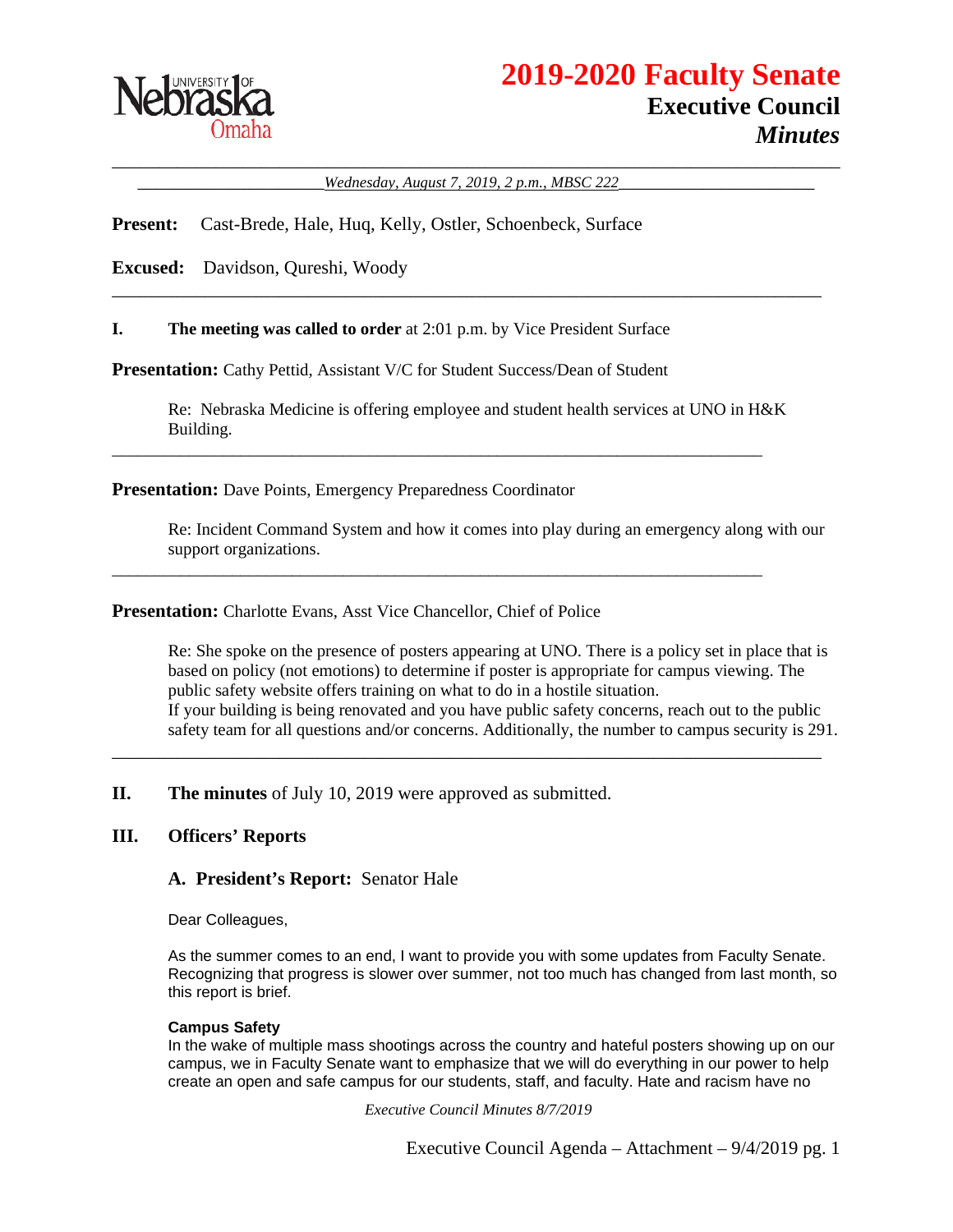place at UNO. Please be vigilant and speak out against inequity, discrimination, and marginalization wherever you find it, especially on campus. Faculty Senate has fielded questions regarding building safety, lockdown procedures, and other safety topics. We will be active in facilitating communication around these issues between faculty and administration. To begin this effort, Charlotte Evans (Director of Public Safety at UNO) has been invited to speak at our upcoming fall retreat. Please contact Charlotte directly, at cevans@unomaha.edu , if you know of public safety concerns on campus. If you have concerns or suggestions for senate to consider regarding campus safety, please do not hesitate to contact me at mlhale@unomaha.edu .

#### **Health care for graduate students**

UNO Faculty Senate continues to work with Deb Smith-Howell (in her role as Dean of Graduate Studies), the NU Board of Regents, and the NU Office of the President to advocate for affordable health care for our graduate students and to emphasize the burden rising health insurance costs place on our faculty and students. I expect this to be an active area of conversation and work for Faculty Senate, once we reconvene fully in the fall.

#### **Presidential Search Advisory Committee**

I continue to advocate for the presence of representative faculty voices on the system-level Presidential Search Advisory Committee. Last month, I sent a letter to the Regents formally requesting that they add a representative faculty member from UNO to the committee. I await their action and have sent a follow-up letter.

#### **Web hosting / Websites for faculty**

Working with Jaci Lindberg (Director of Digital Learning), BJ Reed (outgoing Senior Vice Chancellor for Academic Affairs), Jason Buzzell (Director Digital Communications), and Bret Blackman (Vice President for IT and CIO) last spring, Faculty Senate identified a solution to bring-back faculty and departmental web pages

through a managed hosting provider called Reclaim (see: https://reclaimhosting.com/ ). Roll-out of the new program was expected to occur over the summer, but has not happened yet. We are investigating the delay.

#### **AEFIS pilot program**

As I mentioned last month, I received some initial feedback regarding the AEFIS pilot program expressing concern about how a potential move to a system other than Digital Measures might put undue burden on untenured faculty to re-enter RPT information or might disrupt RPT workflows. Since then, I have spoken to

Dr. Candice Batton (Assistant Vice Chancellor for Academic Affairs) about the concerns. She told me that AEFIS adoption is conditioned on faculty input.

Specifically, she said "if it is not perceived as useful and intuitive or if it does not make faculty lives easier than they are now, then it is not a product that we want to adopt." She reports that the piloting team will be testing the migration features to ensure moving data from Digital Measures to AEFIS works in a way that does not require faculty to re-create or re-key data that they have already entered. She notes that no one going through RPT this year will be required to use AEFIS.

If you have further concerns regarding AEFIS now, or as the pilot goes on, please contact me ( mlhale@unomaha.edu ) and/or Candice Batton

( cbatton@unomaha.edu ). If you want to participate, Candice says you can do so as much or as little as you wish, for example by trying out the annual review interface or the class/rubric tools in the canvas integration.

#### **Fall retreat**

Faculty Senate will be conducting several targeted discussions at our fall retreat. Speakers include Chancellor Gold, newly appointed Senior Vice Chancellor Sacha Kopp, Vice President for IT and CIO Bret Blackman, and Director of Public Safety Charlotte Evans. These discussions offer UNO faculty and Faculty Senate an opportunity to learn about, and question, upcoming strategic initiatives and directions. I would like to invite faculty to be a part of these discussions.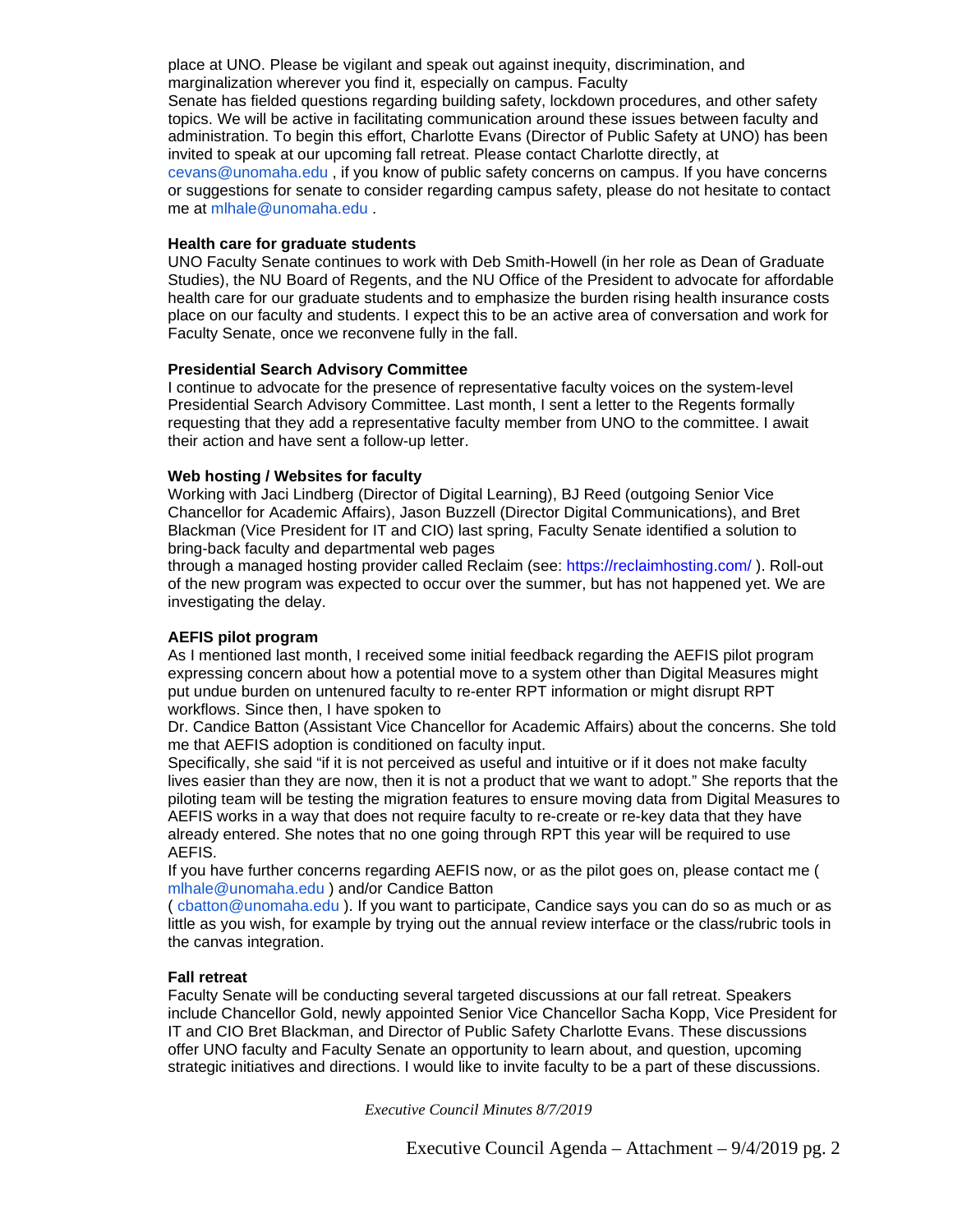Our retreat will take place on August 21 st from 8:30 to 4:00. An agenda will be attached to this president's report.

If you have any issue that you want Faculty Senate to be aware of or to investigate further, please do not hesitate to contact me personally at mlhale@unomaha.edu .

Best Wishes,

Matt Hale, UNO Faculty Senate President 2019-2020

- **B. Secretary/Treasurer Report:** Senator Davidson
	- **a. EO&A:** The meeting was held on Wednesday, July 17, 2019 at 2 PM in EAB 200.

In attendance: Batton, Davidson, Ewald, Gold, Kelly, Kopp, Qureshi, Surface, Toman

- 1. Chancellor Gold/SVC Kopp & President Hale:
	- 1. Is there anything we want Gold to cover at Faculty Senate retreat?
		- 1. Topic Ideas: Policy of Freedom of Speech
- 2. Faculty Senate Issues/Update:
	- 1. Presidential Search Advisory Committee Faculty member(s) would like to be represented in the committee in order to contribute faculty voice in the process. Currently no faculty representation from UNO.
	- 2. Long Term Solution to Graduate Health Insurance Premiums We get bids based on premium rates. Because we have an opt-in policy it's creating a high deductible. Another option is to redistribute the risk by mandating health insurance from all students. We have a year to come up with a solution. We might looks into OneWorld Health, Whole Healthcare, or Charles Drew who offer buy-in plans. Current graduate health insurance: 5,500 students enrolled in student health insurance out of students 52,000 students systemwide.
	- 3. August 21, 2019 Faculty Senate Retreat UNO Alumni Center
	- 4. Identified new space in the Alumni Center for Faculty Senate Coordinator and formal request has been submitted.
	- 5. Resolutions were acknowledged.
- 3. AFIS pilot (Batton):
	- 1. Core team meeting weekly over the summer. Faculty from all colleges and other units participating in the pilot (approx. 70 members).

| Res.# | Date<br><b>Senate</b><br><b>Passed</b> | Title                                      | <b>Admin</b><br>Accept | <b>Sent for Senate</b><br>Action | Denied/<br>Deferred/<br>In Progress | <b>Final Action/Resolved</b> |
|-------|----------------------------------------|--------------------------------------------|------------------------|----------------------------------|-------------------------------------|------------------------------|
| 4381  | 7/10/2019                              | Committee on<br>Committees<br>Replacements | 7/17/2019              |                                  |                                     | Acknowledged                 |

#### **2019-2020 Resolution Action Table (Action Pending and Current Resolutions)**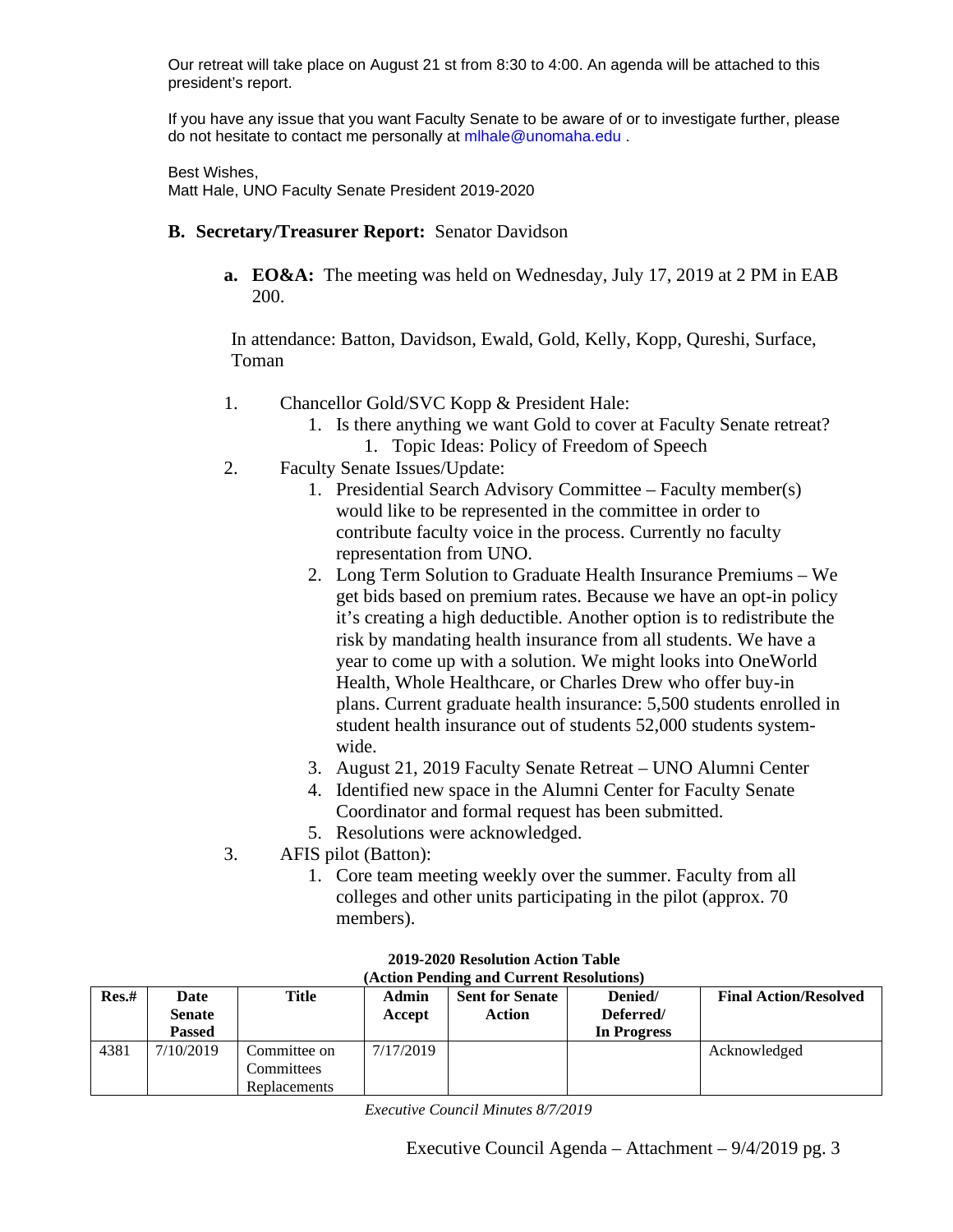| <b>TO BE FOLLOWED UP</b> |  |  |  |  |  |  |  |
|--------------------------|--|--|--|--|--|--|--|
|                          |  |  |  |  |  |  |  |
| <b>CARRIED FORWARD</b>   |  |  |  |  |  |  |  |
|                          |  |  |  |  |  |  |  |

**b. Treasurer's Report:** Senator Davidson was not present at the meeting.

## **IV. Standing Committee Reports**

## **A. Committee on Academic and Curricular Affairs:** Senator Woody

#### **PENDING:**

## **1. Plagiarism**

Senator Qureshi asked if anyone knew of any institutional support in keeping track of student plagiarism cases. Phil Covington, AVC for Student Success, was mentioned. Plagiarism was also noted in the recent Academic Integrity Policy. *(9/12/18: This was assigned to the Academic & Curricular Affairs Committee.)* 

We are still awaiting data and or policy information from Dr. Regina Toman related to grade changes. We have reached out to Dr. Phil Covington on the administrative implementation of the policy.

## **2. Student Evaluation Responses**

Since student evaluation of instruction moved from paper forms done in class to on-line, the response rate has been so low the data may not be a valid indication of what the form purports to determine. In some cases, the response rate itself has been improperly used in faculty evaluation; especially small sections may use no evaluation. The form itself may be part of the problem, relating to those who submit it as customers rather than learners.

Senator Huq would like to see Evaluation response increased. Hank Robinson will speak to the Professional Development Committee and there will be more to report then. Some questions are: What are the evaluations being used for? Is it cost effective? What information do students have about the evaluations? *(On 10/10/18: The task of consideration of the current student evaluation was accepted by the A&CA Committee.)*

We had some discussion of this issue as well as the data we are waiting on with respect to how students view the timeliness of feedback. The committee was provided with the relevant section from the Board of Regents Bylaws (5.1.2):

Students can contribute significantly to the evaluation of instruction. The faculty has the obligation to solicit students' evaluation of their educational efforts and to make changes in accordance with their best judgment. To assist the faculty in the task of providing the best possible education, students should express their reactions and opinions about the character and relevancy of the instruction to the department or college involved. Each college or school should establish a standing procedure through which student evaluations can be expressed.

We discussed the efforts led by Steve Bullock that led to the revamp of the SET form, number of years ago. The committee shared their own experiences from their colleges where it appears that they have some latitude with respect to defining the form of the evaluation process but there was also an acknowledgment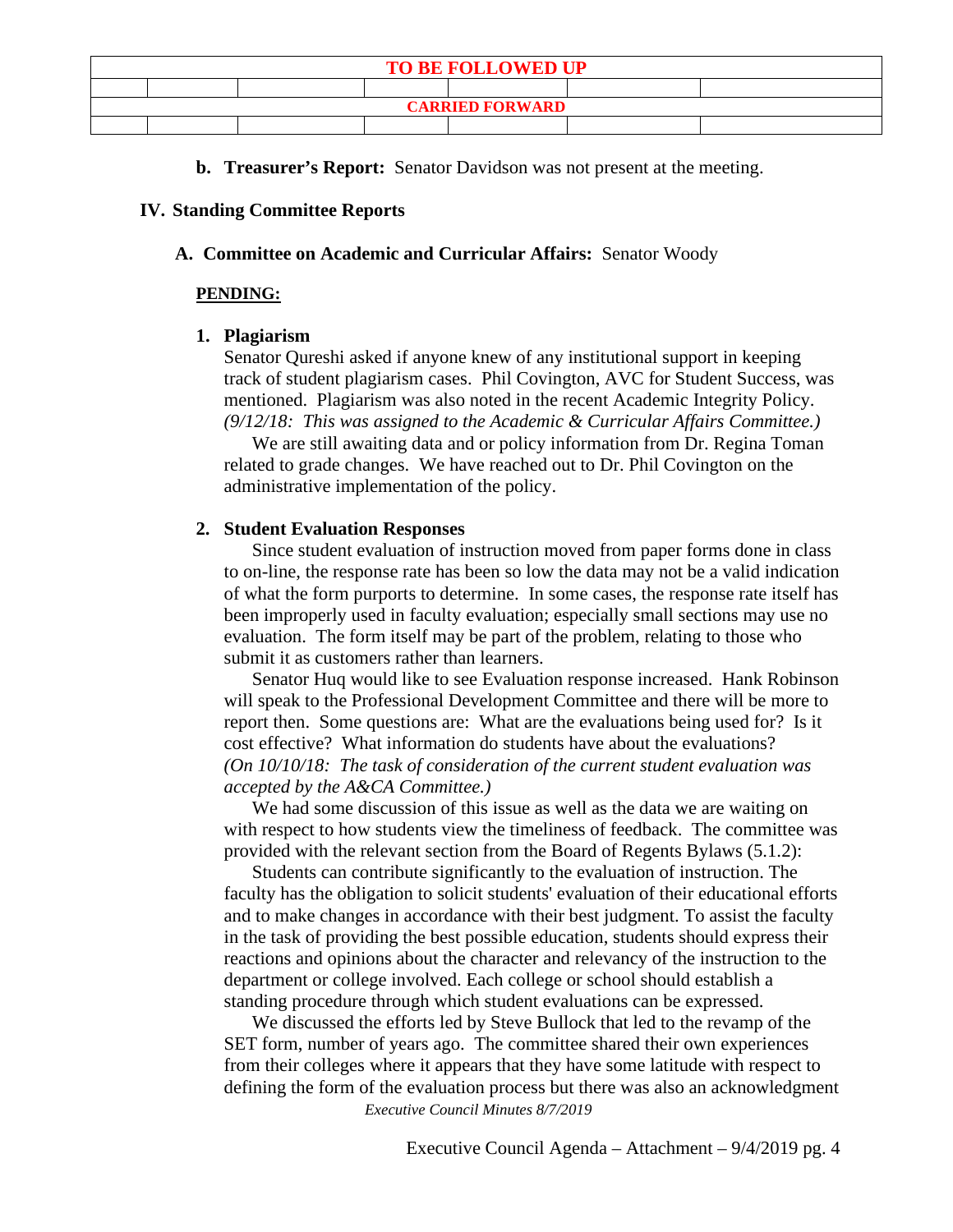that this was a herculean task and that might explain why there has been little activity yet with respect to making changes.

The committee also discussed that it does at times feel as if the response rates are used as one of the dimensions of faculty evaluation. Anecdotes were shared about individual experiences and frustration.

## **3. Proposals that come before us seeking an endorsement:**

12/12/18: The committee had some discussion about our specific role with respect to the proposals that come before us seeking an endorsement from our committee and the Faculty Senate. Clearly these proposals already have the support of the faculty behind the proposals and the campus leaders in their chainof-command. By the time they have reached the committee they have been scrutinized by multiple levels of approval. Some wondered the consequence of voting against or delaying the approval until issues raised by the committee have been addressed. Some members of the committee observed that we need to presume that our colleagues and their leadership have made the best set of choices with respect to the proposals and thus our advisory role is to provide constructive feedback and/or highlight issues we believe may be raised by other stakeholders and suggest these be considered before the proposal moves through the approval process.. At least one member of the committee wondered if that were the case is there any substantive value to this process. This is important because our purpose determines our effort. If we are to scrutinize these with a neutral position and make an independent/ separate determination of their worth we would invest significantly more time than if our role is advisory only.

- **4. A policy to clearly establish the rights of students to seek accommodation around class activities (assignments, attendance and examinations) that are scheduled and conflict with important religious observations:** We had some discussion of the need for a policy to clearly establish the rights of students to seek accommodation around class activities (assignments, attendance and examinations) that are scheduled and conflict with important religious observations. There is still some uncertainty with regards to the need for this, but the committee agreed that Burch Kealey will continue to review policies used by other universities and take up the discussion again at our January meeting. *(2/27/19)* There was not been any action on this item.
- **B. Committee on Educational Resources & Services:** Senator Schoenbeck

## **PENDING:**

**C. Committee on Faculty Personnel & Welfare:** Senator Huq

## **PENDING:**

**1. Faculty/Staff Safety Processes.** *10/2017 cont.:* Dr. Gina Toman has been named Faculty Human Resources Officer and Assistant to the Senior Vice Chancellor. She begins her new role on October 11**.**

We are interested in the administration developing a website similar to the Student Safety Website.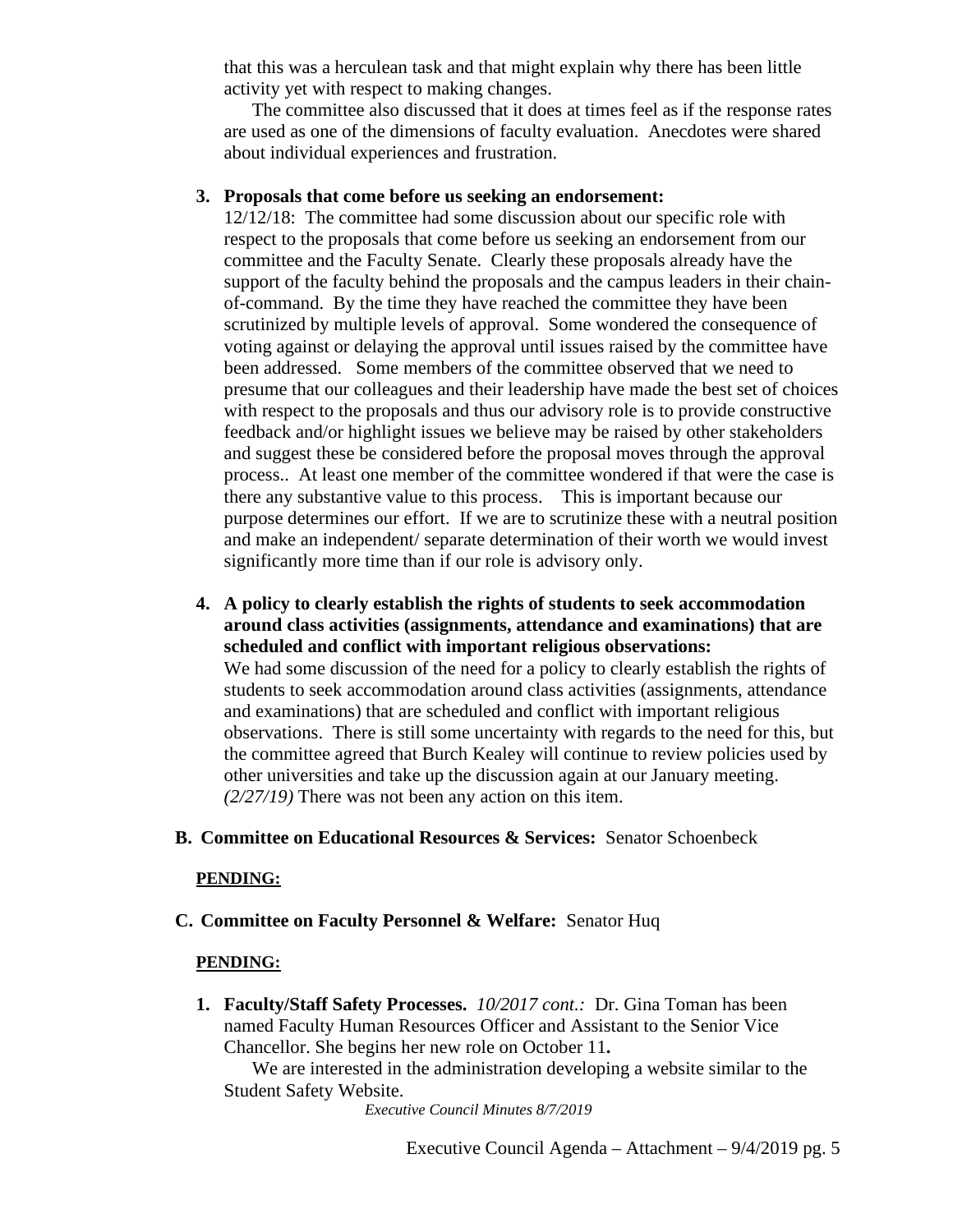Note: We felt that the following site makes a good model:

http://academicpersonnel.unc.edu/faculty-policies-procedures-guidelines/

We expect Gina Toman will be help us address the request that there be a flow-chart that will help faculty understand and negotiate the many resources that are available: Ombudsperson, EAP person, counseling, BRT, etc. What information is confidential, etc. This "flowchart" may manifest itself in the form of the website mentioned above. *(3/4/18 Info: Academic Affairs is doing a big website development.)*

## **2. Accessibility to Classroom IT Equipment**

*(3/7/18):* EC&C sent this item was to the ER&S Committee**.**  *(8/15/18: ER&S moved to have this item sent to FP&W as this seems to be ergonomics.) (11/7/18: EC&C more fully defined this item to how to direct our future efforts in trying to understand the design process for all Colleges and how faculty can be involved in this process. Are ADA directives followed, etc.?) (4/3/19: EC&C agreed this was not a personal issue, but a Resource Issue, such as computer control/access areas in some classrooms are too low for all to access.) (4/3/19: EC&C said this was more a resource issue, not a personal issue.)* 

**D. Committee on Goals and Directions:** Senator Ostler

## **PENDING:**

## **1. Solar Panels at UNO**

Bringing solar energy infrastructure (particularly solar panels and EV charging stations) to the UNO campus and potential funding sources and partnerships. *(10/3/18: EC&C was told Senator Richard Stacy would take the point on this.) (5/1/19 Dr. Chen and his students will be submitting their report at the end of May 2019. Senator Bereitschaft and Senator Stacy will be working on the grant proposal this summer.) (8/1/19: Submitted Proposal)*

**E. Professional Development:** Senator Cast-Brede

## **PENDING:**

**1. Creation of an Easily Found List of What Retiring Faculty Need to Know for Retirement**

*(4/11/18: Sent to PD Committee.) (11/14/18: Planned action steps: HR will look at the creation of a list for those planning retirement.) (5/1/19: This was put on the next EC&A agenda)*

- **F. Committee on Committees:** Senator Qureshi
	- **1. Complete RESOLUTION: Academic Freedom & Tenure Committee** *(for 9/11/19 mtg.)*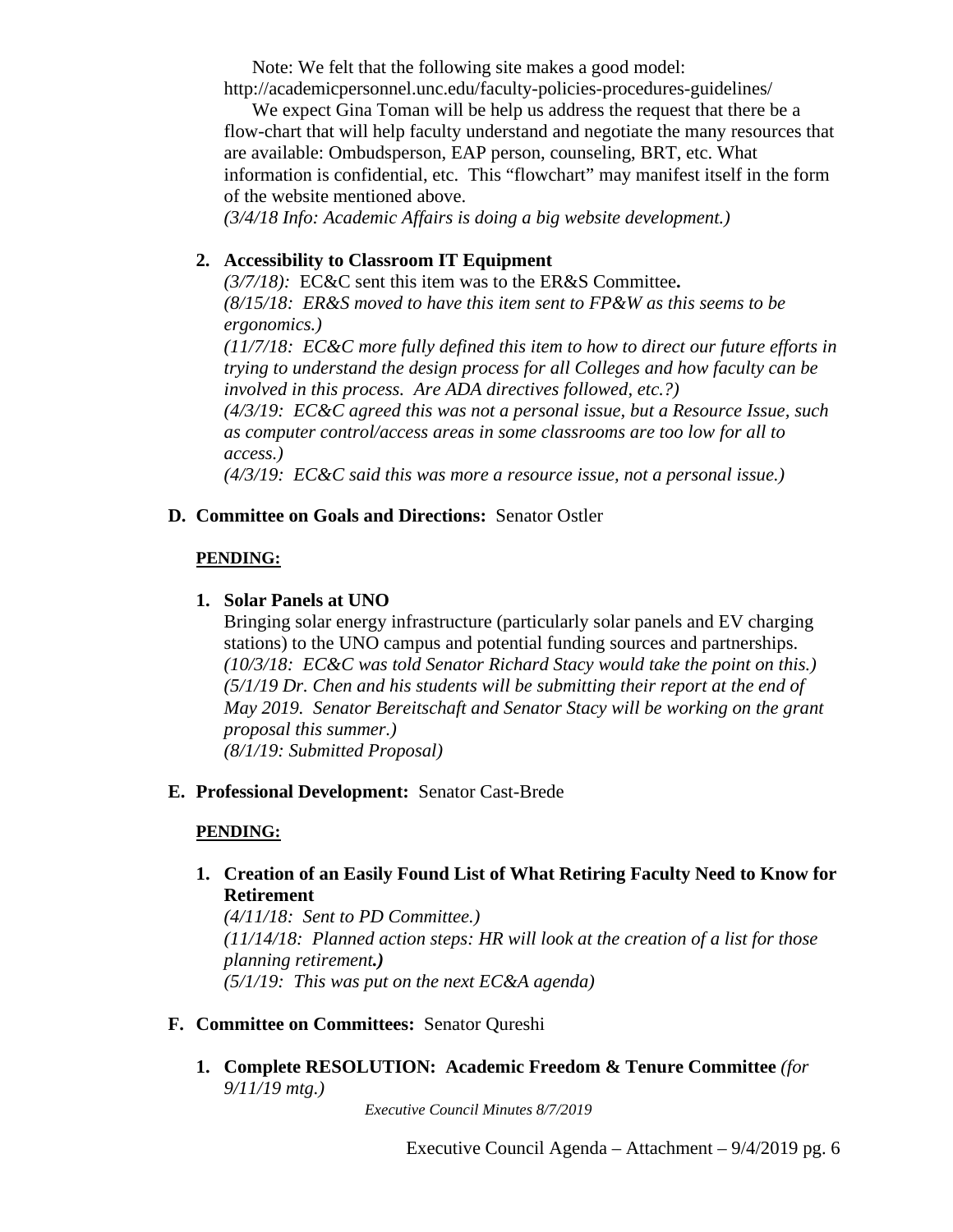And a one tenured faculty member from the following two tenured faculty members will be elected as a one-year replacement for Laura Grams who will be on Sabbatical for the Academic year 2019-2020:

 $\overline{\text{TBA}}$  . **~~~~~~~~~~~~~~~~~~~~~~~~~~~~~~~~~~~~~~~~~~~~~~~**

## **PENDING:**

- **1. Involvement in Policies (such as IT)** The Senate recommended that it have some involvement in policy making, as in IT Policies. They would like to investigate, engage with people who make policies, like IT, and get that information back to the Senate as quickly as possible. The policies should be technology neutral. On 2/13/19 the Senate passed this to the Rules Committee.)
- **2. RESOLUTION:** Election of a Second Standing Committee Chair as Executive Officer/Appointment of the Chair of the Cabinet

As not all standing committee chairs were elected for the year, the following resolution is held until the August Retreat.

**BE IT RESOLVED**, that according to the Article V.A.2 of its Bylaws the Faculty Senate elects Senator \_\_\_\_\_\_\_\_\_\_ as the Second Committee Chair and 2019-2020 Executive Officer.

**3. BE IT RESOLVED** that the following name go forward to serve a one-year term, 08/01/19 through 07/31/20, on the Tuition Remission Task Force:

\_\_\_\_\_\_\_\_\_\_\_\_\_\_\_\_\_\_\_\_\_ (to replace Sarah Osborn (A&S)).

**4. BE IT RESOLVED** that the following names go forward to serve a two-year term, 08/01/19 through 07/31/20, on the Academic Planning Council

Amy Anderson, Professor, School of Criminology & Criminal Justice

TBD

- **V. Other Faculty Senate Committees** 
	- **A. Faculty Senate Budget Advisory Committee Report**: Ebdon, Eesley, and Hall

## **VII. Ad hoc Committees**

**A. Ad hoc UNO-UNMC Faculty-to-Faculty Communication and Collaboration Committee:** Senator Kelly

*Executive Council Minutes 8/7/2019*

Executive Council Agenda – Attachment – 9/4/2019 pg. 7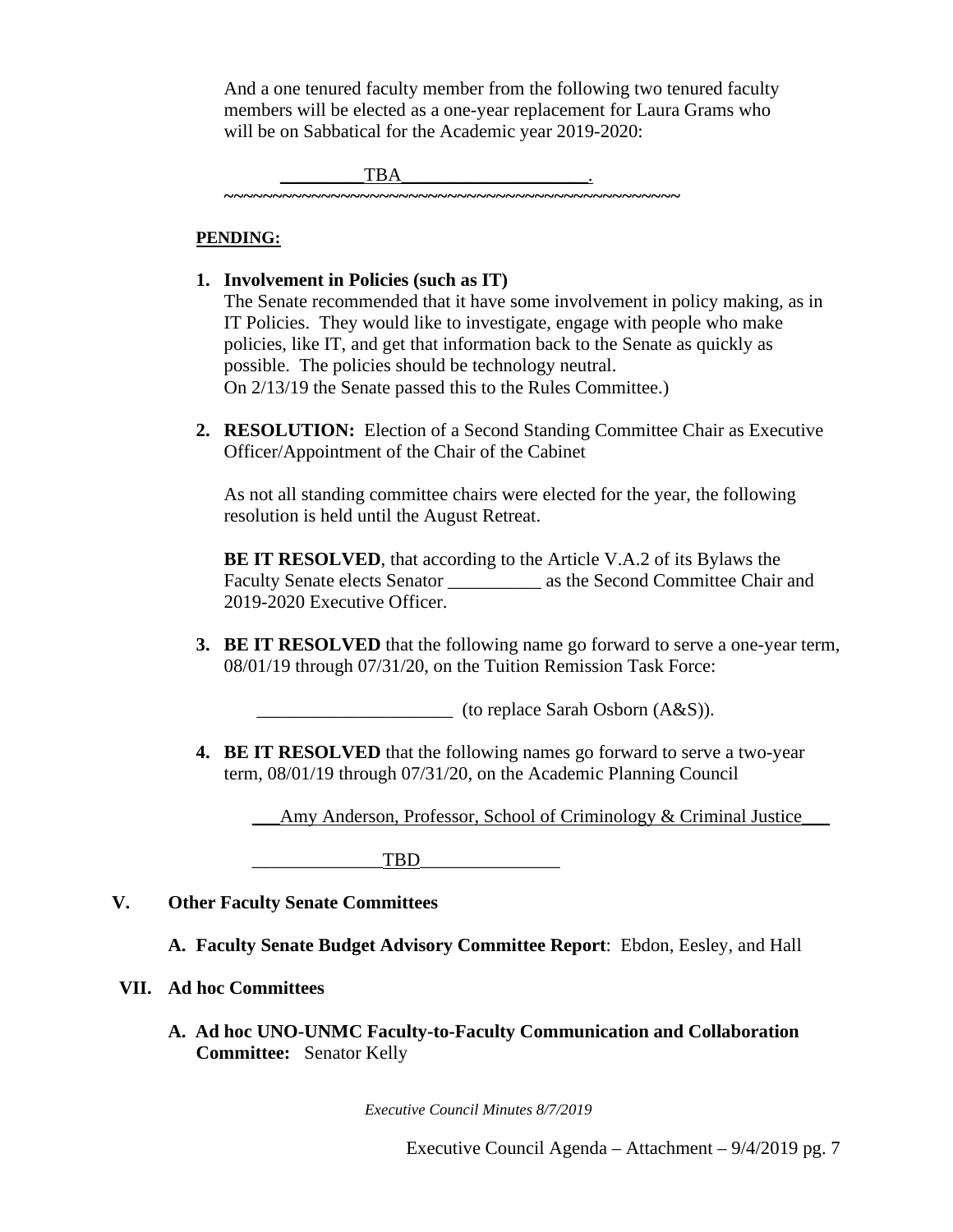The next Regents Meeting will discuss the continued partnership of the UNO UNMC Faculty-to-Faculty Communication and Collaboration Committee.

## **VII. Non-Senate Committee Reports**

- **VIII. Unfinished Business**
- **IX. For the Good of the Order**
- **X. New Business**

#### **A. Staff Parking on Dodge and Scott Campus**

Motion to move this item to the following EC meeting is approved. No objection.

#### **B. Student First Amendment Rights in the Classroom**

Motion to move this item to the following EC meeting is approved. No objection.

## **C.Pilot Program for Faculty Status**

Postponing. No discussion.

#### **D. NU Presidential Search**

a. Letter to the Board of Regents

July 3, 2019

Dear Chairman Clare, Vice Chairman Pillen, and members of the Board of Regents,

This letter is sent on behalf of the The University of Nebraska at Omaha Faculty Senate (UNO-FS), and more broadly, the UNO Faculty. We the Faculty of UNO wish to respond to the formation of the Presidential Search Advisory Committee and express, specifically, our concern regarding the lack of faculty representation, entreating you to include representative UNO faculty voice(s) on the committee.

The current Presidential Search Advisory Committee includes UNO administrative perspectives, including those of Chancellor Gold, Associate Dean of CPACS Barron-McKeagney, and Board of Regent Member Barbara Weitz. It also includes the UNO student regent Aya Youseuf. All of these perspectives are important. The committee does not, however, include a Faculty member from UNO. Faculty have expressed grave concern that they lack a voice in this process and it is the position of the UNO-FS that without a voice on the committee, our Faculty are disenfranchised and deprived from representative shared governance.

The UNO Faculty recognize the monumental task the Board has to form a committee broadly representative of its various constituencies. We recognize that the Board has attempted, in its formation of the Presidential Search Advisory Committee to represent its constituents. However, we believe that by not including UNO faculty on the committee, the Board of Regents has not satisfied its commitment to shared governance as laid out in its Bylaws. The Board has specific and clear provisions in its bylaws that address the role that Faculty, in particular, have with respect to shared governance and decision-making, particularly in its role in the selection of academic-administrative personnel. Bylaw 2.12 ensconces shared governance as an operational pillar of the Board, by establishing Faculty Senate structures in its governance rules 2.12 states: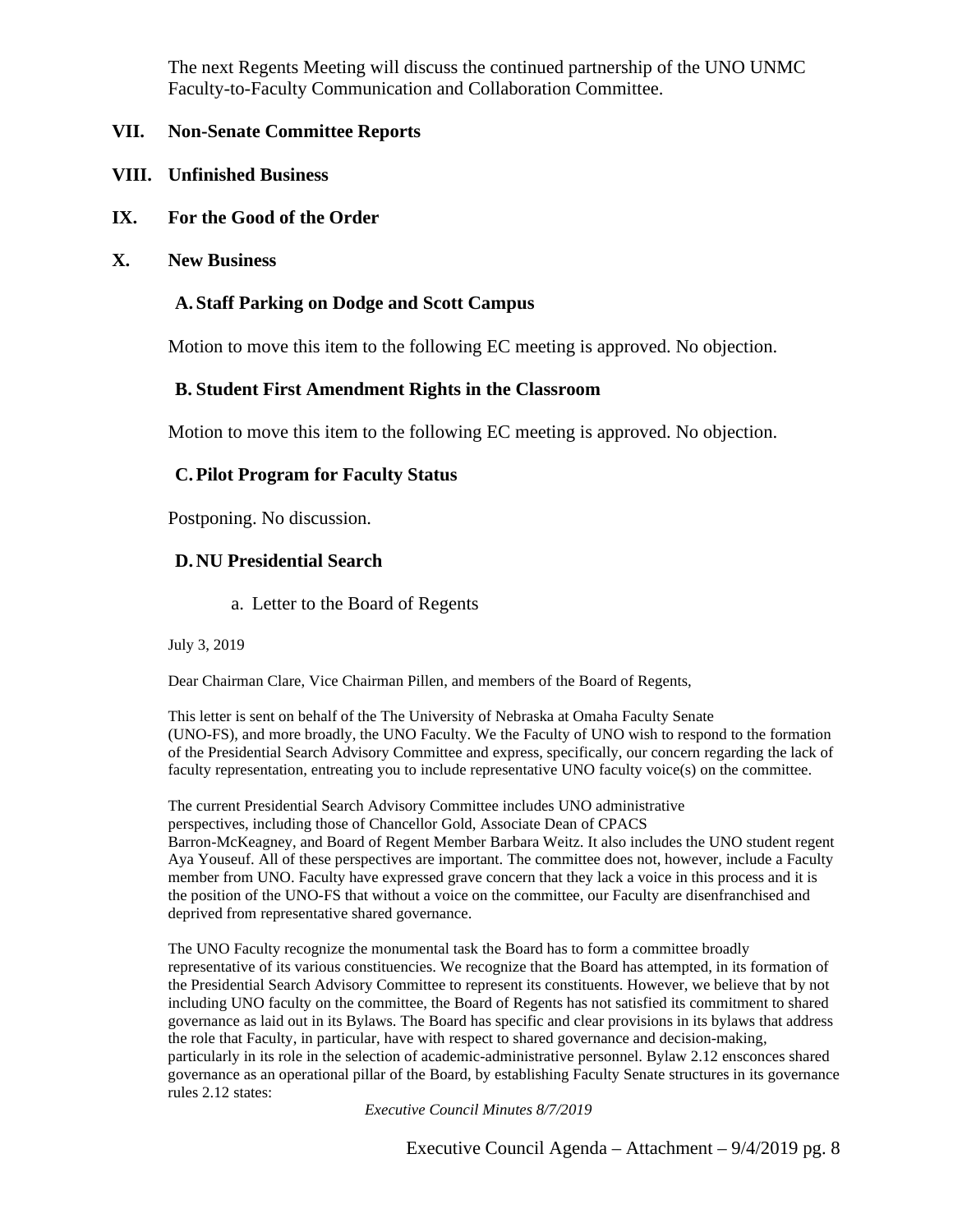*The faculties of each major administrative unit shall establish a governing agency for dealing with matters of interest to more than one college. Such agencies shall be democratic in structure and operation and shall determine rules concerning membership.*

*A sub provision, 2.12.1 provides the responsibilities for Faculty Senates:*

*2.12.1 Responsibilities of Faculty Governing Agencies. Each agency shall have the following general responsibilities:*

- *(a) Adopt its rules of procedure, in accordance with Section 1.2 of these Bylaws;*
- *(b) Act as the official voice of the faculty of which it is composed;*
- *(c) Act on academic matters that affect more than one college;*
- *(d) Advise and consult with student, staff, and administrative groups on matters of general concern, which include, but are not necessarily limited to, the budget, institutional planning, library and computer operation, student academic conduct in the classroom, and the selection of academic-administrative personnel;*

We the Faculty of UNO, would call the Board's attention to 2.12.1(b) and 2.12.1(d), which taken together provide a clear argument for the inclusion of faculty on the Presidential Search Advisory Committee and for such faculty to be appointed by the UNO-FS in its role as the official voice of the faculty of which it is composed. In addition to this argument from principle, the UNO-FS suggests that the inclusion of representative UNO Faculty appointed by UNO-FS on the Presidential Search Advisory Committee would strengthen the Board's position on shared governance. We believe it will help to create buy-in from faculty that will lend itself towards better consensus-building around the eventual new president selected in the hiring process.

#### Sincerely,

Matthew L. Hale, PhD, Cybersecurity, UNO Faculty Senate President Chris Kelly, PhD, Gerontology, UNO-FS Past-President Sajda Qureshi, UNO, PhD, MIS, UNO-FS Committee on Committees Chair Mark Shoenbeck, PhD, Biology, UNO-FS Educational Resources and Services Chair Robert Woody, PhD, ScD, JD, UNO-FS Academic and Curricular Affairs Chair On behalf of the UNO Faculty Senate

#### **E. Preliminary Retreat Planning** (August 21, 2019)

- **Goals for 2019-2020**
- **Speakers**
	- 1. **Bret Blackman,** Vice President, Info Tech
		- a. He would like to discuss DUO multi factor authentication and academic technology updates.
		- b. Reclaim

#### 2. **Jeffrey Gold,** Chancellor

- a. Campus Finances
- 3. **Charlotte Evans,** Asst Vice Chancellor, Chief of Police a. She would like to discuss door access.
- 4. **Sacha Kopp,** Sr Vice Chancellor